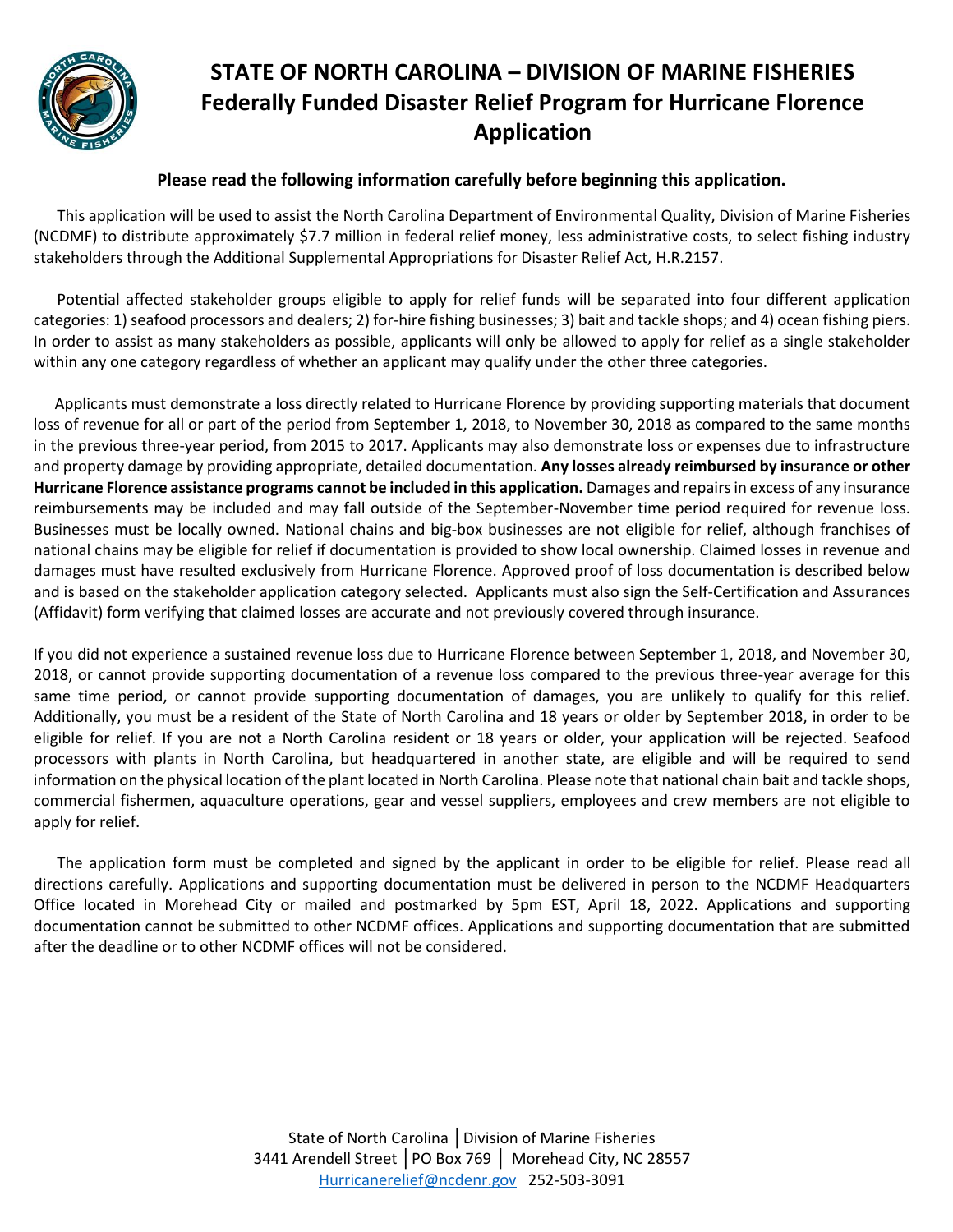

### **SECTION 1: PRELIMINARY INFORMATION – ALL APPLICANTS MUST COMPLETE THIS SECTION**

| Legal Name: (Last, First, Middle- Suffix):                                                                                               |                             |                                                                  |                                                                            |                       |  |
|------------------------------------------------------------------------------------------------------------------------------------------|-----------------------------|------------------------------------------------------------------|----------------------------------------------------------------------------|-----------------------|--|
|                                                                                                                                          |                             |                                                                  |                                                                            |                       |  |
| Registered business name (if applicable):                                                                                                |                             |                                                                  |                                                                            |                       |  |
|                                                                                                                                          |                             |                                                                  |                                                                            |                       |  |
| <b>Residential Mailing Address:</b>                                                                                                      |                             |                                                                  | <b>Residential Physical Address:</b><br>Check if same as mailing address [ |                       |  |
|                                                                                                                                          |                             |                                                                  |                                                                            |                       |  |
|                                                                                                                                          |                             |                                                                  |                                                                            |                       |  |
|                                                                                                                                          |                             |                                                                  |                                                                            |                       |  |
| <b>Business Mailing Address:</b><br>Check if N/A [                                                                                       |                             |                                                                  | <b>Business Physical Address:</b><br>Check if same as mailing address [    |                       |  |
|                                                                                                                                          |                             |                                                                  |                                                                            |                       |  |
|                                                                                                                                          |                             |                                                                  |                                                                            |                       |  |
|                                                                                                                                          |                             |                                                                  |                                                                            |                       |  |
| Date of Birth (MM/DD/YYYY):                                                                                                              |                             |                                                                  | PID # (If Applicable):                                                     |                       |  |
|                                                                                                                                          |                             |                                                                  |                                                                            |                       |  |
| Please provide the following, all that apply:                                                                                            |                             | Please list all active NCDMF-issued licenses/permits you<br>own: |                                                                            |                       |  |
| Cell phone number                                                                                                                        |                             |                                                                  | Type                                                                       | License/Permit Number |  |
| Home phone number                                                                                                                        |                             |                                                                  |                                                                            |                       |  |
| Business phone number                                                                                                                    |                             |                                                                  |                                                                            |                       |  |
| Email address                                                                                                                            |                             |                                                                  |                                                                            |                       |  |
| Through which category will you be applying for Hurricane Florence Federal Fishery Disaster relief? (ONLY CHOOSE ONE<br><b>CATEGORY)</b> |                             |                                                                  |                                                                            |                       |  |
|                                                                                                                                          | Seafood Dealer or Processor |                                                                  |                                                                            |                       |  |
|                                                                                                                                          | For-Hire Operation          |                                                                  |                                                                            |                       |  |
|                                                                                                                                          | Bait and Tackle Shop        |                                                                  |                                                                            |                       |  |
|                                                                                                                                          | Ocean Fishing Pier          |                                                                  |                                                                            |                       |  |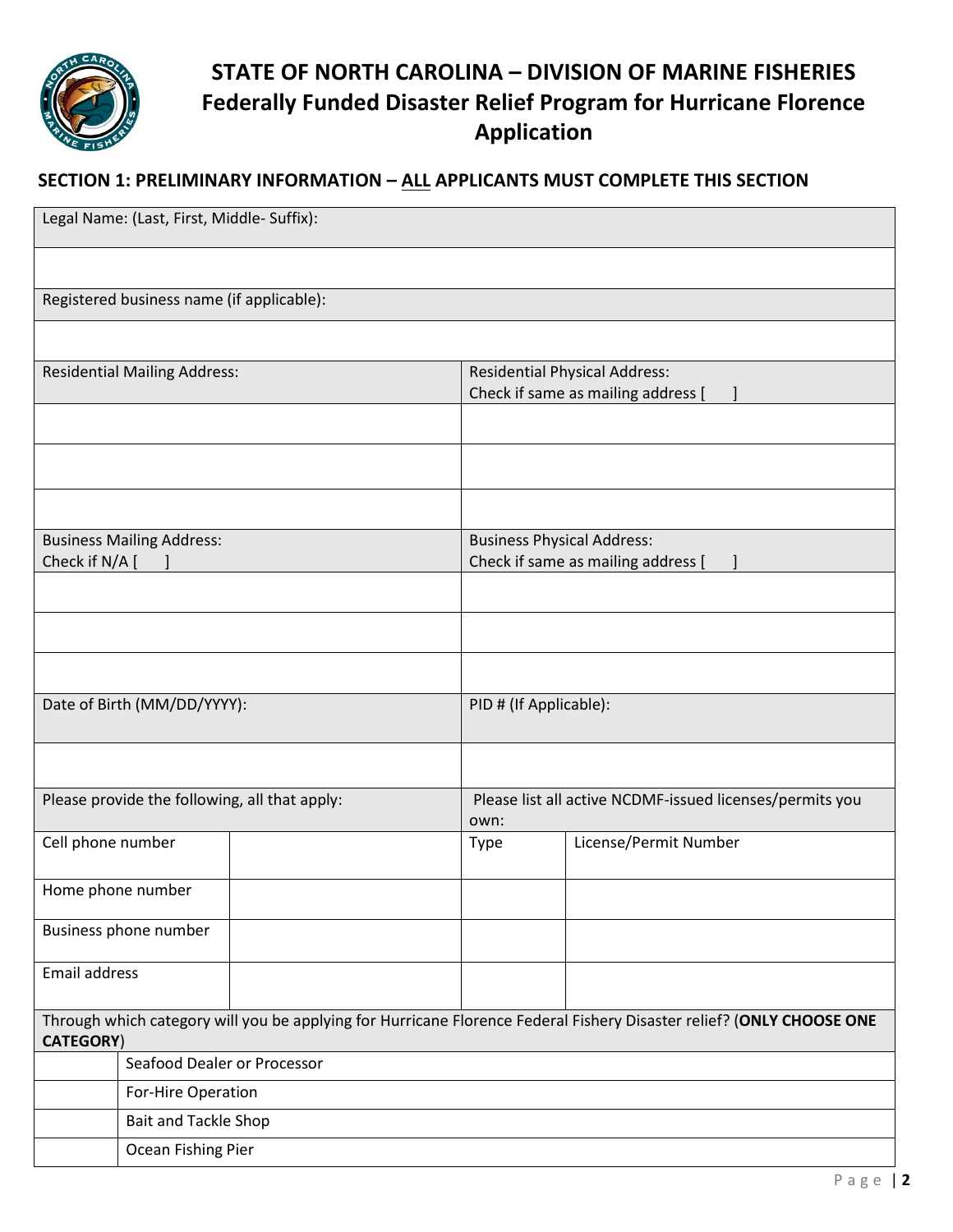

#### **SECTION 2: SUPPORTING DOCUMENTATION**

#### **Required by ALL applicants:**

- Copy of current North Carolina Driver's License or North Carolina Division of Motor Vehicles-issued identification
- Copies of any corporation, limited liability, registered 'doing business as' or other legal documentation showing the physical location of the applicant in North Carolina and proving the business is legitimate

#### **Suggested Types of Proof of Loss Documentation:**

- Supporting documentation include, but are not limited to:
	- o Personal Trip Tickets showing actual prices paid
	- o Receipts
	- o Invoices
	- o Accounting software reports (e.g. QuickBooks)
	- o Calendars with for-hire trip dates and prices
	- o Bank Statements for business accounts annotated to show relevant transactions
	- o Profit & Loss Statements
	- o NC DMF Pier logbooks
	- o Pictures of damages with receipt(s) for purchased materials or services used to repair damages, if applicable